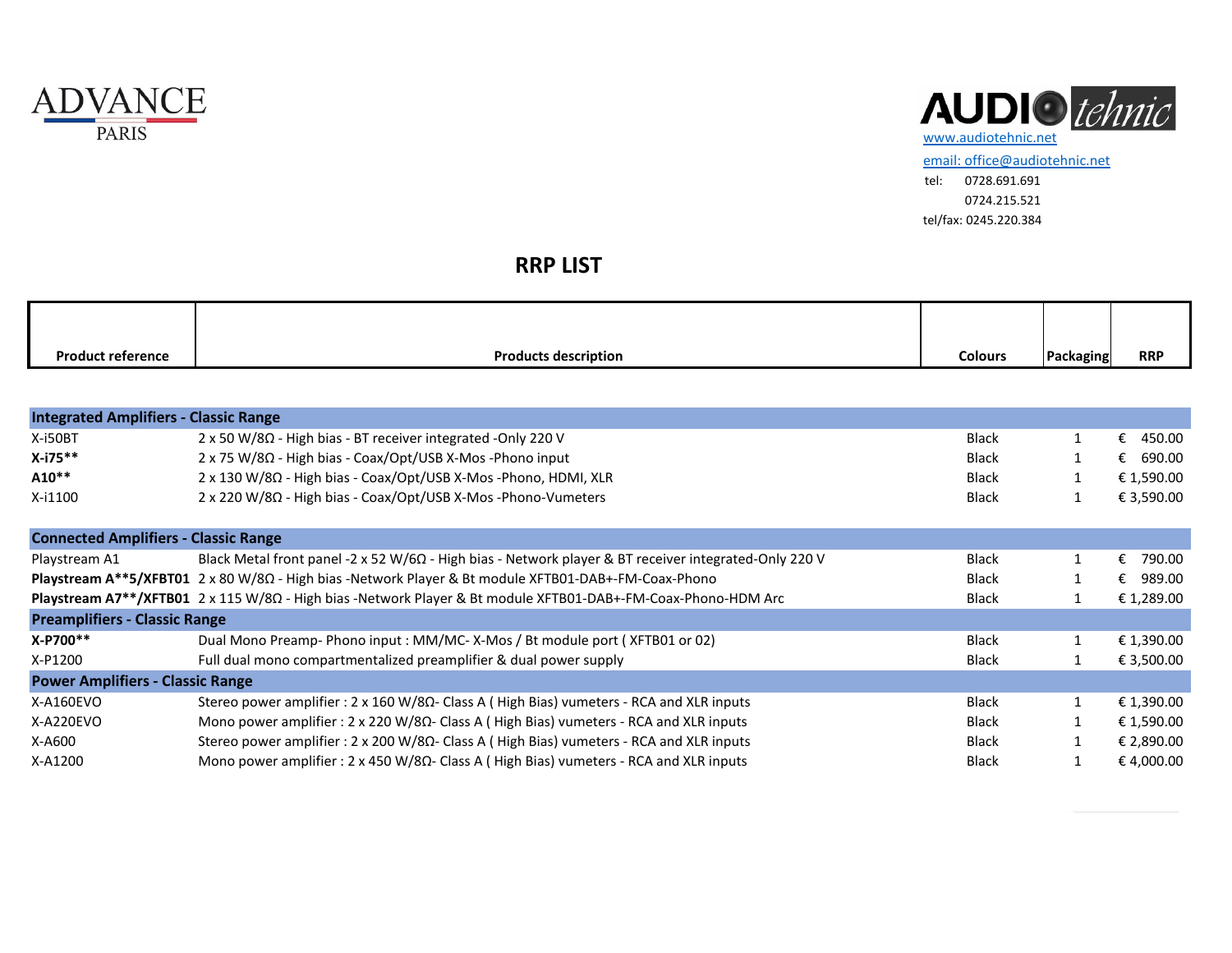

## AUDIO tehnic

[email: office@audiotehnic.net](mailto:office@audiotehnic.net)

tel: 0728.691.691 0724.215.521 tel/fax: 0245.220.384

| <b>CD Players - Universal Source - Classic Range</b> |                                                                                                               |                                                       |              |             |
|------------------------------------------------------|---------------------------------------------------------------------------------------------------------------|-------------------------------------------------------|--------------|-------------|
|                                                      |                                                                                                               |                                                       |              |             |
| X-CD5                                                | Cd Player- Converter 24 bits x 192 kHz- Analog outputs - Digital outputs : Coax & opt                         | <b>Black</b>                                          | 1            | €<br>450.00 |
| X-Stream9**                                          | Streamer DSD, internet radios, Mediacenter,- los and Android Apps                                             | <b>Black</b>                                          | $\mathbf{1}$ | 990.00<br>€ |
| X-CD1000EVO                                          | CD Player - DAC AD1955 Sigma Design - Analog outputs with tubes - Balanced output - Coax & Opt inputs/outputs | <b>Black</b>                                          |              | € 1,290.00  |
| X-D500                                               | Compartmentalized CD Drive-double supply - Upscaling function 192 kHz                                         | <b>Black</b>                                          | -1           | 990.00<br>€ |
| <b>Wireless Loudspeakers</b>                         |                                                                                                               |                                                       |              |             |
|                                                      |                                                                                                               | White/LightWood-<br>Black/Walnut-                     |              |             |
| AIR65 (Bt version)                                   | Amplified bookshelves- 2 x 55 W - BT aptX-Aux-RCA-Opt-Coax (anal/dig input)s -Sub Out- RC                     | <b>FullBlack</b><br>White/LightWood-<br>Black/Walnut- | 1 SET        | €<br>599.00 |
| AIR65 Connect (BT+Wifi)                              | Amplified bookshelves- 2 x 55 W - BT aptX-Aux-RCA-Opt-Coax (anal/dig input)s -Sub Out-RC/WTX-Microstream      | <b>FullBlack</b><br>White/LightWood-<br>Black/Walnut- | 1 SET        | 699.00<br>€ |
| ZENEO ZX (BT version)                                | Amplified bookshelves - Full wireless- BT- 4 amps Class AB /DSP/Sub/Opt-Coax/RC                               | Jeans/Black<br>White/LightWood-<br>Black/Walnut-      | 1 SET        | € 1,490.00  |
| ZENEO ZX (BT+WIFI)                                   | Amplified bookshelves - Full wireless- BT- 4 amps Class AB /DSP/Sub/Opt-Coax/RC- WTXMicrostream               | Jeans/Black                                           | 1 SET        | € 1,590.00  |
| <b>Streamer Adapter / Bluetooth Adapter</b>          |                                                                                                               |                                                       |              |             |
| WTX-Microstream                                      | Multiroom Streamer, Plug&Play- IOS&Android AP Apps                                                            | <b>Black</b>                                          | $\mathbf{1}$ | €<br>149.00 |
| WTX-StreamTubes**                                    | Streamer with tubes - los & Android AP Apps- Digital Outputs - BT module port (XFTB01 or XFTB02 optional)     | <b>Black</b>                                          | 1            | 399.00<br>€ |
| <b>WTX500</b>                                        | Wireless aptX and AAC (CD Quality) BT receiver for computers, tabels, smartphones                             | <b>Black</b>                                          | $\mathbf{1}$ | 99.00<br>€  |
| <b>WTX700</b>                                        | Wireless aptX HD BT receiver for computers, tabels, smartphones with additional PCM converter                 | Grey                                                  | 1            | 129.00<br>€ |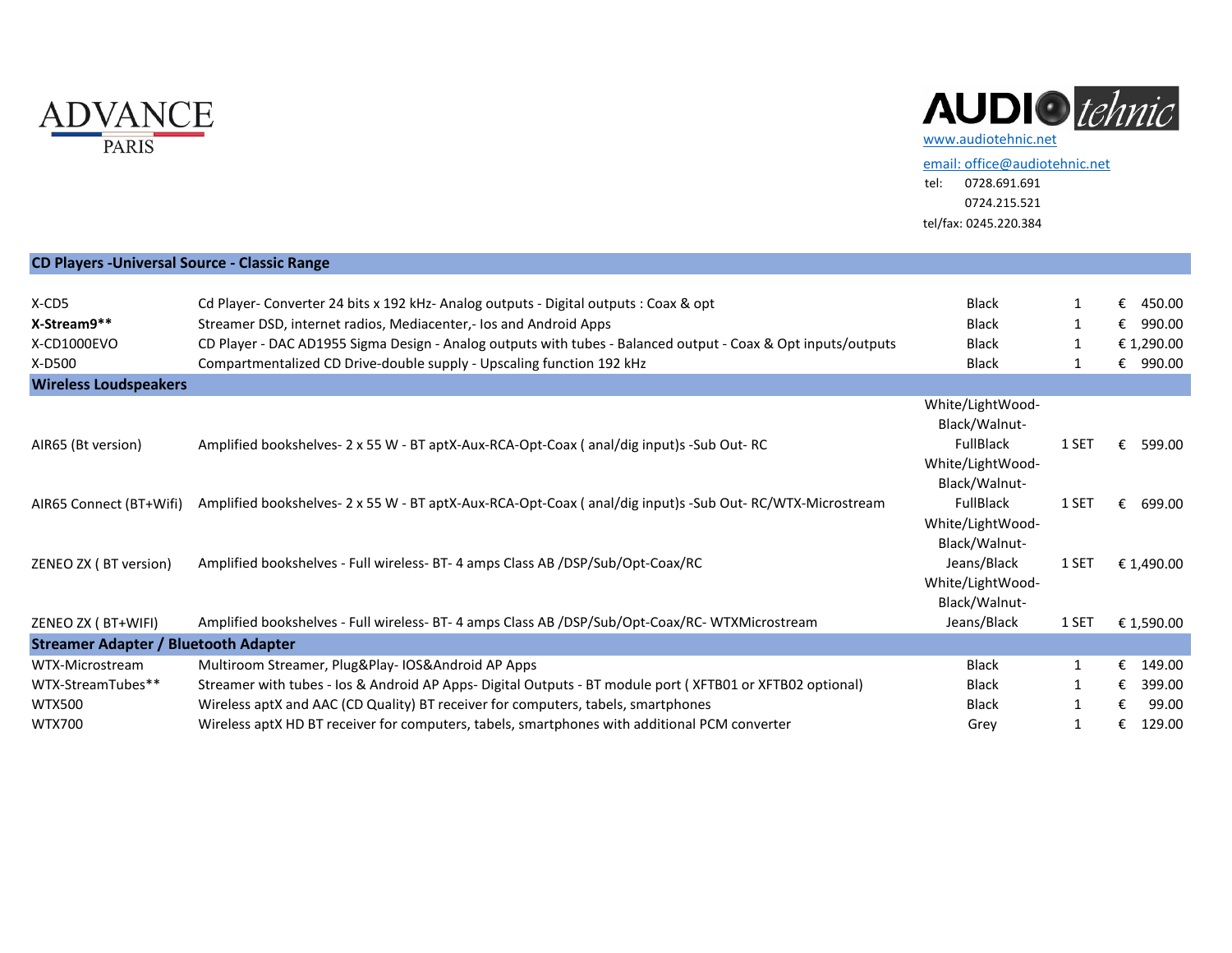



[www.audiotehnic.net](http://www.audiotehnic.net/)

[email: office@audiotehnic.net](mailto:office@audiotehnic.net) tel: 0728.691.691 0724.215.521

tel/fax: 0245.220.384

| <b>Streamer Adapter / Bluetooth Adapter</b> |                                                                                                                                                                                                                           |                                                   |        |             |
|---------------------------------------------|---------------------------------------------------------------------------------------------------------------------------------------------------------------------------------------------------------------------------|---------------------------------------------------|--------|-------------|
| WTX1100                                     | Wireless aptX HD & AAC (CD Quality) BT receiver with digital outputs (coax/opt)                                                                                                                                           | <b>Black</b>                                      |        | €<br>229.00 |
| <b>WTXTubes</b>                             | Wireless aptX HD & AAC (CD Quality) BT receiver with tubes / analog & digital outputs                                                                                                                                     | <b>Black</b>                                      |        | 349.00<br>€ |
| HDT800                                      | Wireless aptX and AAC (CD Quality) BT transmiter - Analog & digital inputs                                                                                                                                                | Grey                                              |        | 129.00<br>€ |
| X-FTB01**                                   | Proprietary bluetooth receiver aptX, direct path spdif, compatible AAC/WAV/FLAC/APE                                                                                                                                       | <b>Black</b>                                      |        | 99.00<br>€  |
| X-FTB02**                                   | Proprietary bluetooth receiver aptX HD, direct path spdif                                                                                                                                                                 | Grey                                              |        | 129.00<br>€ |
| <b>ALL IN ONE</b>                           |                                                                                                                                                                                                                           |                                                   |        |             |
| MyCast7                                     | All in one / Black Metal front Panel- 45 Watts CLASS AB $6\Omega$ / HDMI Arc - Only 220 V<br>All in one / 45 Watts CLASS AB 8 $\Omega$ - 67 Watts CLASS AB 6 $\Omega$ -Network player wifi/LAN, DLNA Airplay, DAB+/FM, CD | <b>Black</b>                                      | 1      | 699.00<br>€ |
| MyConnect60                                 | player, Phono & BT- IOS & Andoid AP Apps<br>All in one / 2 x 150 W -Class AB -Network player wifi/LAN, DLNA Airplay, DAB+/FM, CD player, Phono input, USB B X-                                                            | <b>Black or White</b>                             |        | 790.00<br>€ |
| MyConnect150**                              | Mos input,-IOS & Andoid AP Apps- BT port for XFTB01/02 BT dongle                                                                                                                                                          | <b>Black</b>                                      | 1      | € 2,190.00  |
| <b>Hifi Speakers</b>                        |                                                                                                                                                                                                                           |                                                   |        |             |
| X-L500 EVO                                  | Prestigious speaker - 3 ways- 3 drivers+ Bass driver 30 cm- For amplifiers from 10 to 500w - Efficiency : 95dB                                                                                                            | White                                             | 1      | € 9,000.00  |
| KC800                                       | Floorstanding speaker Black or white lacquer - 3 ways - 5 drivers 4 woofers 17 cm - 300 W - Efficiency 92 dB                                                                                                              | Black or White<br>White/LightWood-                | 1      | € 2,290.00  |
| KC400EVO                                    | Bookshelves Walnut or light wood - 2 ways -Woofer 17 cm - Amplifiers from 30 to 150W -Efficiency 90 dB                                                                                                                    | Black/Walnut<br>White/LightWood-<br>Black/Walnut- | 1 PAIR | 590.00<br>€ |
| KC100                                       | 2 way bookshelves - Woofer 13 cm - Amplifiers from 30 to 100W                                                                                                                                                             | <b>FullBlack</b>                                  | 1 PAIR | 350.00      |
|                                             |                                                                                                                                                                                                                           |                                                   |        |             |